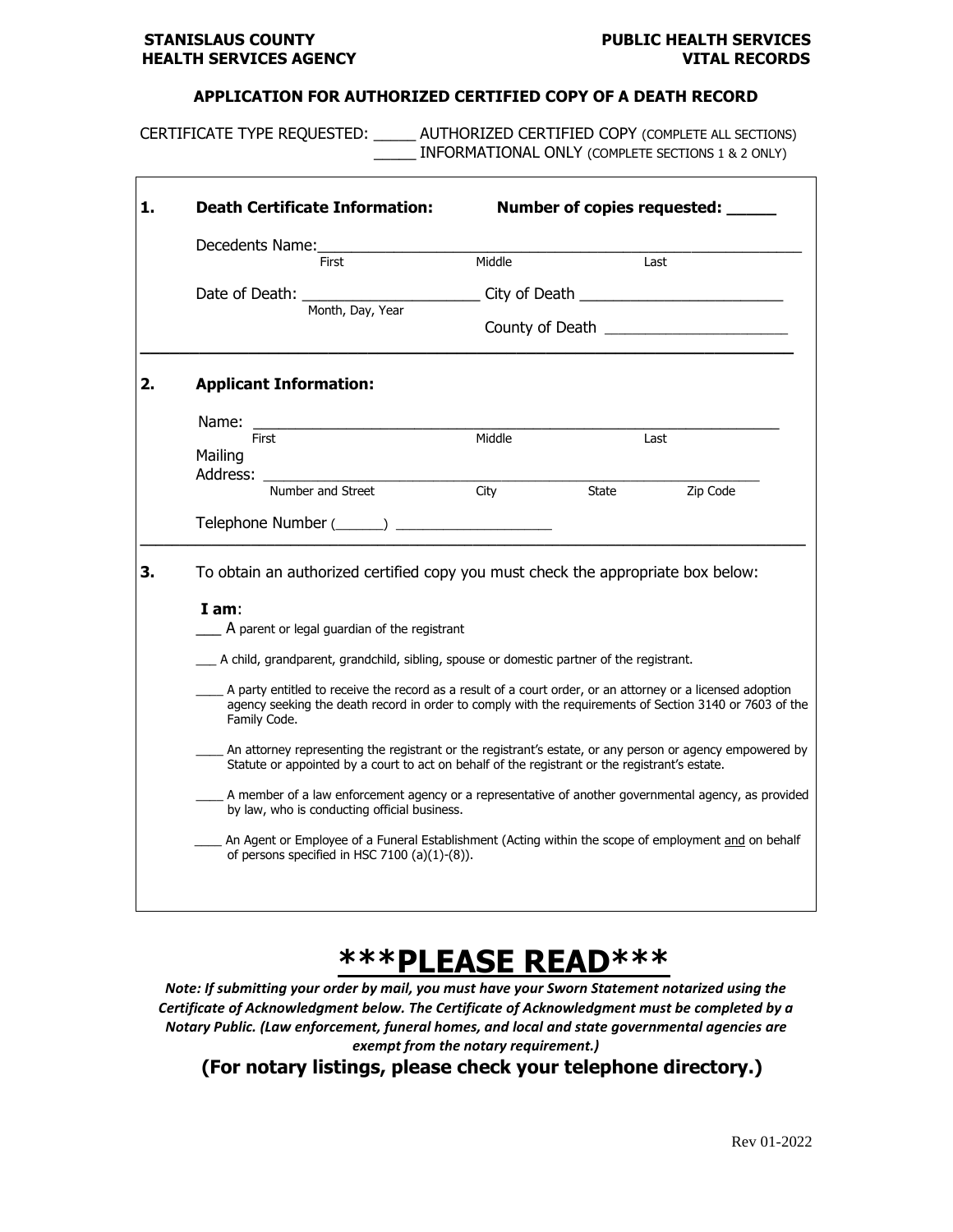### INSTRUCTIONS FOR OBTAINING A DEATH CERTIFICATE

- 1. If you are requesting a certified Informational Copy, complete only the Applicant Information and Decedent Information portions of this form. If you are requesting a regular Certified Copy, complete the entire form.
- 2. If you submit your order in person, you must sign a sworn statement in the presence of Vital Records staff. If you submit your request by mail, you must complete the attached statement and sign it in the presence of a Notary Public. (Note: A funeral director ordering copies on behalf of an individual specified in paragraphs (1) to (5), inclusive, of subdivision (a) of Section 7100 of the Health and Safety Code is not required to complete the notarized statement.)
- 4. Use a separate application form for each different record of death for which you are requesting a certified copy (if submitting your request by mail, remember to identify each certificate requested on the sworn statement).
- 5. Complete the Applicant Information section and provide your signature where indicated**.** Give all the information you have available to identify the record of the decedent in the spaces under Decedent Information. If the information you furnish is incomplete or inaccurate, it may be impossible to locate the record.
- 6. Submit \$24.00 for each certified copy requested. If no record of the death is found, the \$24.00 fee may be retained for searching as required by statute. If you are mailing your request, indicate the number of certified copies you wish and include sufficient money with this application, in the form of a personal check, postal or bank money order (International Money Order only for out-of-country requests), made payable to Vital Records. Mail this application with the fee(s) to:

**Stanislaus County - Vital Records 917 Oakdale Rd. Modesto, CA 95355**